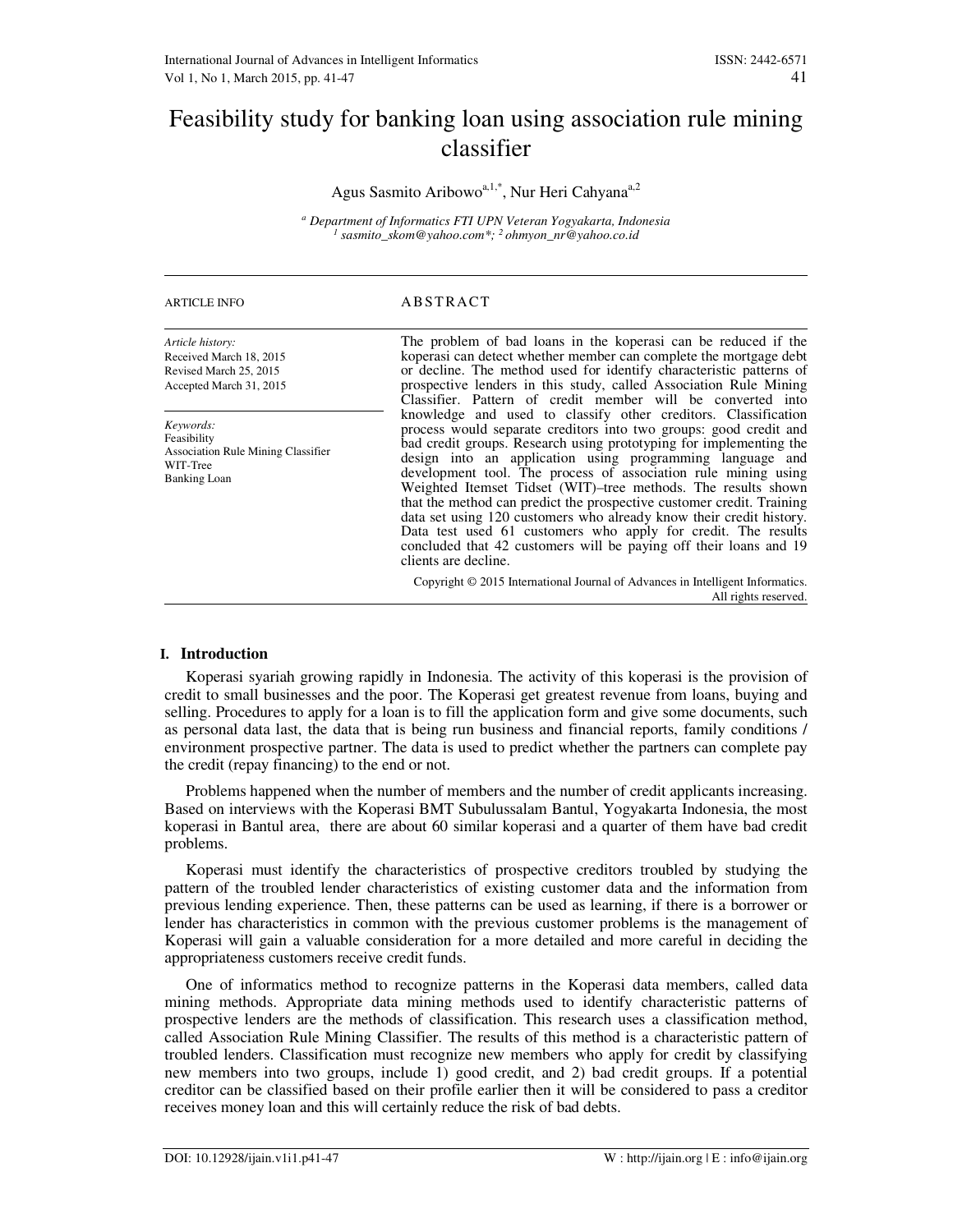This research aims to develop a decision support system model for classification the credit application to reduce the risk of bad debts using Association Rule Mining classifier method.

## **II. Related Work**

Applied research related to data mining methods for bank credit has been investigated by several researchers. Data mining classification and bi-level programming were used for optimal credit allocation, and findings show that although the objective functions of the leader are worse in the bilateral scenario but agent banks collaboration is attracted and guaranteed [1]. Data mining for credit worthiness using decision tree. C4.5 algorithm used to classify the customer profile of bank credit. The classification is determined by the rate of return risk of credit with 6 criteria, namely: gender, occupation, income, savings, mortgage credit, and education. Data input is derived from credit transactions database. The application is also able to perform analysis or prediction to determine the success of the credit [2]. Application of the method of logistic regression modeling to predict credit risk on an individual basis [3] . Another study is the comparing three credit application scoring model is a model logistic regression (LR), models of classification and regression tree (CART) and a model of neural network (NN) to classify the credit application will be accepted and rejected. The results showed that the Neural Network models more valid and accurate [4], association rule mining with clustering used for loss profit estimation [5]. Research the use of WIT Tree for classification was also performed by Cahyana and Aribowo [6]. However, these studies used three dummy data as data set. An effective approach for mining weighted association rules from the weighted transaction database have been proposed, the results is finding the shorter average execution times, and also could remove some redundant rules [7].

## **III. Basic Theory**

#### *A. Decision support system*

Decision Support System (DSS) proposed in the early 1970s by Scott Morton, who articulate the important concept of decision support systems. The concept of a decision support system is characterized by a computer-based interactive system that helps decision-making by utilizing the data module to select issues that are not structured [8]. Keen and Scott Morton argues that the decision support system is a computer-based support system for management decision makers who deal with the problems of unstructured, decision support systems combine the intellectual resources of individuals with computer capabilities to improve the quality of decisions [8]. Decision Support System is built to support a solution to a problem or to evaluate an opportunity. DSS as it is called DSS applications.

# *B. Association rule mining using WIT tree*

## *1) Algoritma WIT- FWIs (* Weight Itemsets Tidset- Frequent Weight Itemsets*)*

Apriori algorithm does not consider the divergence of interests every items in the transaction [9]. All item in the itemset have same interest's value. Example bread that give profit \$3 considered equal with milk that give profit only \$1.5. Le *et al.* applied new strategy in mining frequent item set. The strategy is called frequent weight item sets, which every item have different interest's value.

Algoritma WIT-FWIs consist of two basic concepts, weight itemset tid-set tree (WIT- Tree) data structure and frequent weight item sets (FWIs). WIT- Tree is tree data structure for exploring frequent weight item sets and FWIs for processing frequent weight item sets [9].

#### *2) WIT- Tree ( Weight Itemsets Tidset Tree)*

WIT-Tree algorithm only scan the database once, because the next itemset can built from the intersection *Tidsets* and it can used to compute weight support for the next step [9]. It can reduce time reading large database. Before built WIT-Tree, the process must find *weight* item value in every transaction. If D is database and in its database containt transaction  $T =$  $\{t_1, t_2, t_3, ..., t\}$ , every transaction t consist itemset  $I = \{i_1, i_2, i_3, ..., i_n\}$ . Every item have *weight*  $W = \{w_1, w_2, w_3, ..., w_n\}$  corresponds with every item in *I*, then the transaction weight can be calculated. Transaction weight (tw) every transaction  $t_k$ , defined as [9]: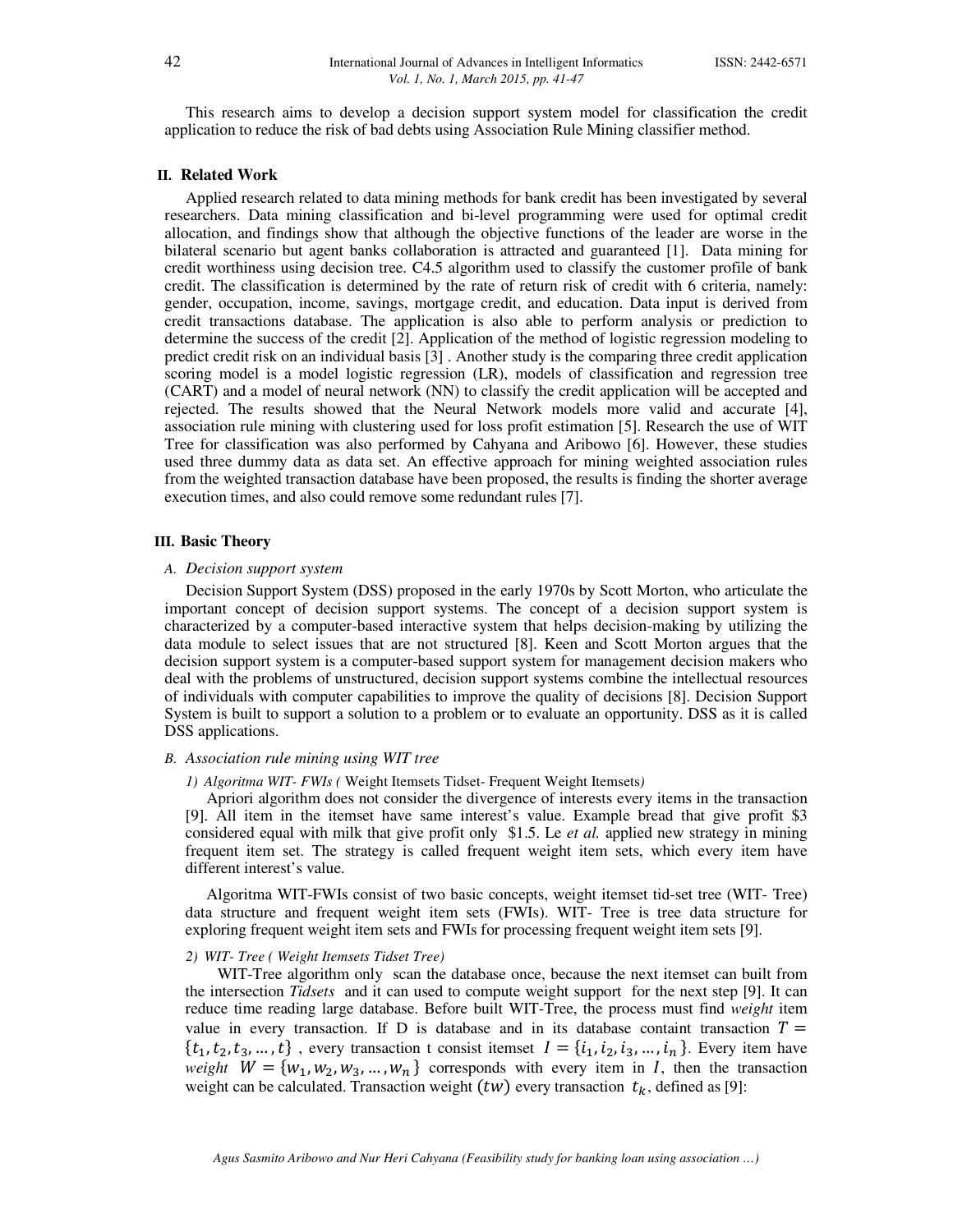$$
tw(t_k) = \frac{\sum_{i_{j \in t_k}} w_j}{|t_k|} \tag{1}
$$

Transaction weight (tw) in every transaction  $t_k$  in T, where T is transaction list in database defined as [9]:

$$
ws(x) = \frac{\sum_{t_{k \in t(x)}} tw(t_k)}{\sum_{t_k \in T} tw(t_k)}
$$
(2)

Example processing ws(x) using transaction itemset shown on Table 1 and weight on Table 2 [9].

Table 1. A tansaction itemset

| <b>Transaction ID</b> | <b>Itemset</b> |
|-----------------------|----------------|
|                       | A,B,C,E        |
|                       | B.C.E          |
|                       | A,B,D,E        |
|                       | A,B,C,E        |
|                       | B,C,D          |
|                       |                |

| <b>Item</b>       | Weight (w) |  |
|-------------------|------------|--|
| Α                 | 0.6        |  |
| в                 | 0.1        |  |
| $\mathsf{\Gamma}$ | 0.3        |  |
| D                 | 0.2        |  |
| E                 | 0.9        |  |
|                   |            |  |

Table 2. Weighted Items

Each transaction ID is calculated for determine the transaction weight, the example for transaction ID number 1 or  $tw(t_1) = \frac{0.6 + 0.1 + 0.3 + 0.9}{4}$  $\frac{1}{4}$  = 0.475. The results of transaction weight that calculated is stored in table 3.

|     | <b>Transaction ID</b> Transaction Weight (tw) |
|-----|-----------------------------------------------|
|     | 0.475                                         |
|     | 0.4                                           |
|     | 0.45                                          |
|     | 0.475                                         |
|     | 0.2                                           |
| Տոտ | 1.98                                          |

Table 3. Transaction weight of all transaction in Table 1

Item A appears in transaction {1, 3, 4}, the weight support item A  $ws(A) = \frac{0.475 + 0.45 + 0.475}{1.08}$ 1.98 =0.7. The step for build the WIT- Tree [9]:

a. Build the vertex

Vertex is node–node in WIT Tree. Vertex x is build by user, and  $t(x)$  is transaction contain  $x$  and  $ws$  is weight support  $x$ , vertex furmulated by :

$$
x \times t(x) \cdot ws(x) \tag{3}
$$

b. Determining the line from one vertex to another vertex at lower level. Example node A will joined with node  $\{B\}$ ,  $\{C\}$ , $\{E\}$  and then  $[A] = \{\{AB\}, \{AC\}, \{AD\}, \{AE\}\}\$ .  $[AB]$  will be class equivalence class if join with node  $\{AC\}$ ,  $\{AD\}$ ,  $\{AE\}$ .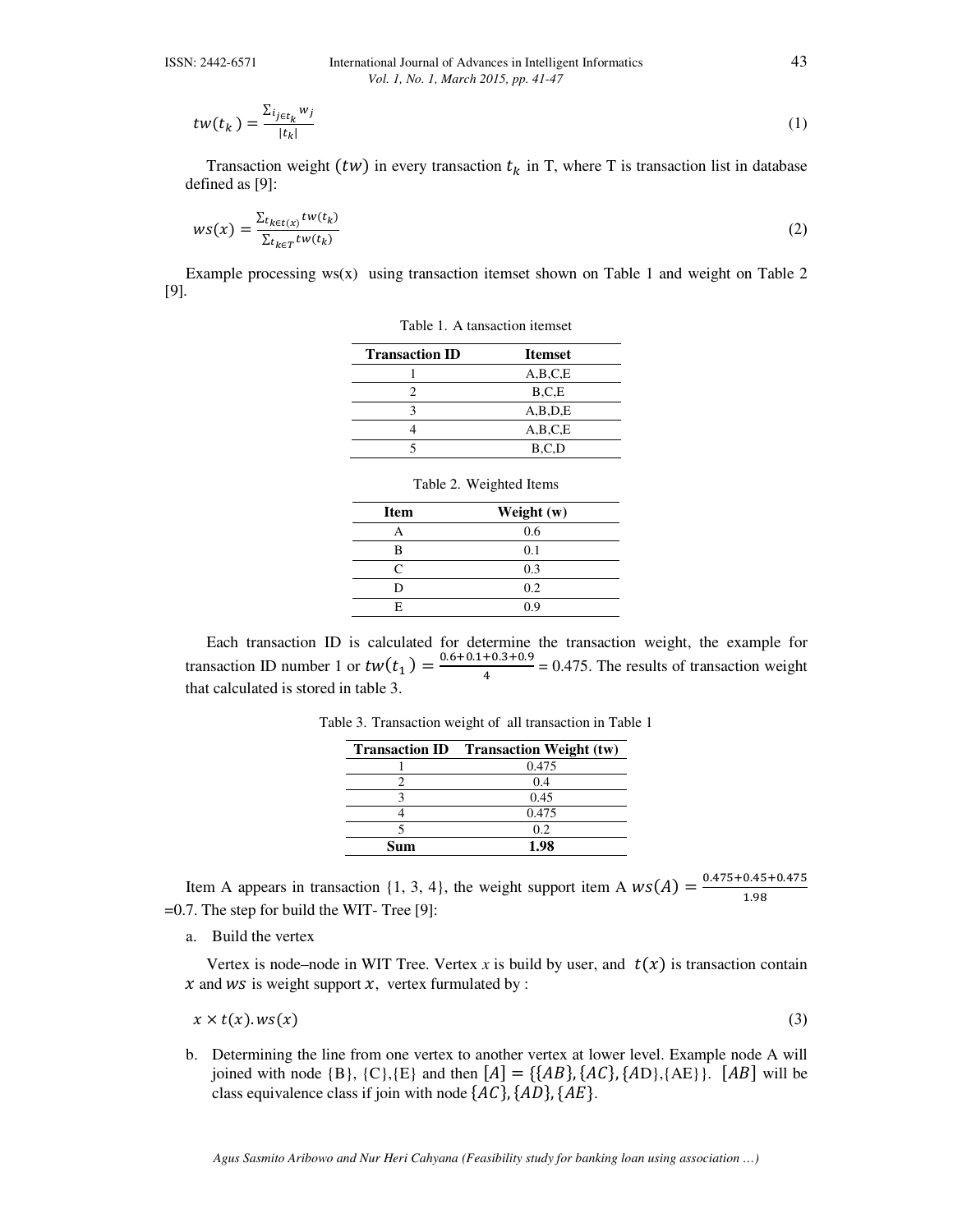Illustration the WIT Tree with minimum weight support=0,4 shown on Figure 1.



Fig. 1. WIT Tree search for transaction based on Table 1

*3) FWIs ( Frequents Weigth itemsets) Process* 

The following steps is FWIs process [9].

- a. First compute  $ws(x)$  from every 1-itemset. The result are ws(A)=0.675, ws(B)=1.0,  $ws(C)=0.77$ ,  $ws(D)=0.33$ , and  $ws(E)=0.9$ . Set of  $ws(x)$  value from 1-itemset larger than *minimum* ws are  $\{\phi\} = \{A, C, E, B\}.$
- b. A added to FWIs, and then FWIs contain A, or FWIs={A}.
- c. A merged with C become new itemset  $ACx14$  (it means itemset AC supported by transaction number 1 and 4) with ws(AC)=0,475. Because ws(AC) larger than minws  $(0,4)$ , then AC added to [A]. Then [A]= ${AC}$ .
- d. A merged with E, and become new itemset  $AEx134$  with ws( $AE$ )=0,675. Then [A]={AC,  $AE$ .
- e. A merged with B, and become new itemset ABx134 with ws(AB)=0,675. Then [A]={AC,  $AE, AB$ .
- f. After finished grouping member of class [A] then gruping every member of class [A] recursifely.
- g. The first of member class [A] is grouping member of class [AC]. Added AC to FWIs, and then  $FWIs = \{A, AC\}$ .
- h. AC merged sith AE, and become new itemset ACEx14 with ws(ACE)=0,475. And the new member of class [AC]={ACE}. AC join with AB, and become new itemset ACB with  $ws(ACB)=0,475.$  And the member of  $[AC]={ACE,ACB}$ .
- i. FWIs member with ws(x) larger *minimum Ws*=0,4 are FWIs={A, AC, AE, AB, ACE,  $ACB$ ,  $ACEB$ ,  $C$ ,  $CE$ ,  $B$ ,  $E$ ,  $EB$ ,  $B$  }.

#### **IV. Results and Discussion**

Data mining models to identify the characteristics of members who successfully complete the debt repayments and then generate the rule for predicted other members described in Fig. 2. The model requires the input of training data that example as table 4. Training data will be formed into WIT-tree. Then it will be processed using Frequent Weight Itemset to select the itemset that exceeded the minimum support. Itemset thet  $w(s(x))$  larger than minimum support called frequent itemset, and it is become the knowledge that will be used to classify the data testing. Knowledge rules as in table 5 and the data testing in Table 6.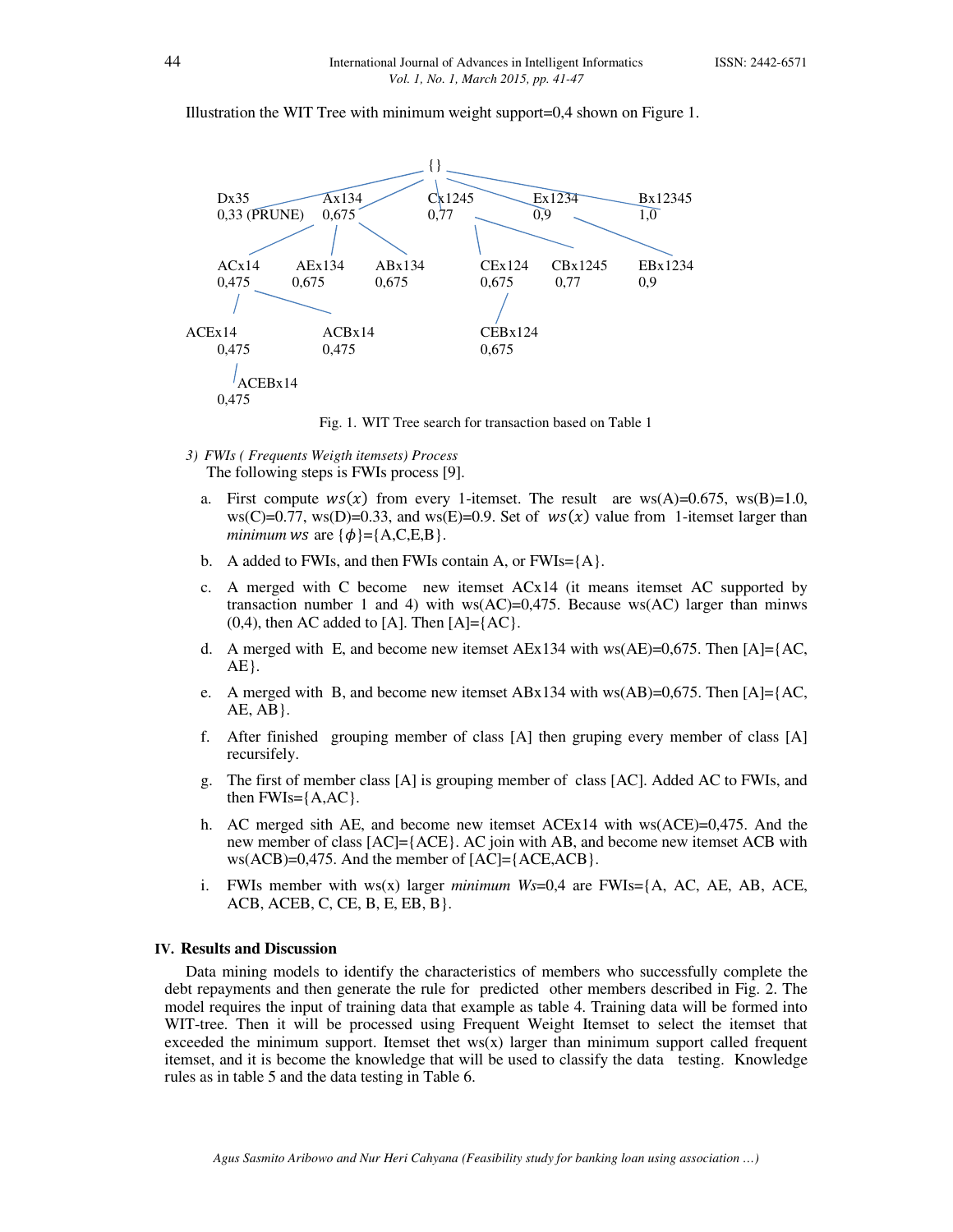

Fig. 2.Data Mining Model

| N <sub>0</sub> | <b>Graduate</b> | <b>Skill</b> | Wellfare  | <b>Personality</b> | <b>Credit History</b> |
|----------------|-----------------|--------------|-----------|--------------------|-----------------------|
| 0001           | High School     | Ok           | Poor      | Good               | Succed                |
| 0002           | Primary School  | Not Ok       | Very Poor | Good               | <b>Not Succed</b>     |
| 0004           | Primary School  | Ok           | Poor      | Moderate           | <b>Not Succed</b>     |
| 0005           | High School     | Ok           | Poor      | Good               | Succed                |
| 0006           | Primary School  | Not Ok       | Poor      | Good               | <b>Not Succed</b>     |
| 0007           | Primary School  | Ok           | Very Poor | Moderate           | <b>Not Succed</b>     |
| 0008           | Primary School  | Ok           | Poor      | Bad                | <b>Not Succed</b>     |
| 0009           | Primary School  | Not Ok       | Poor      | Good               | Not Succed            |
| 0010           | Primary School  | Not Ok       | Poor      | Good               | <b>Not Succed</b>     |
| 0011           | Primary School  | Ok           | Poor      | Bad                | <b>Not Succed</b>     |
| 0012           | High School     | Ok           | Poor      | Good               | Succed                |

Table 4. Dataset customer profile (as data training)

Attribute class indicates success on the relevant credit. The second step a data mining process from Table 5 with the association rule mining algorithm, WIT Tree. The result of WIT Tree process is the rules (Table 6).

| <b>No. Rule</b>  | Rule                                           | <b>Weight Support</b> |  |
|------------------|------------------------------------------------|-----------------------|--|
| R <sub>1</sub> . | (Graduate=HIGH SCHOOL)^(Wellfare=POOR)^        | 50%                   |  |
|                  | (Personality=Good) $\rightarrow$ Succed        |                       |  |
| R <sub>2</sub> . | (Graduate=JUNIOR HIGH SCHOOL)^(Wellfare=POOR)^ | 45%                   |  |
|                  | (Personality=Bad) $\rightarrow$ not Succed     |                       |  |
| R <sub>3</sub> . | (Graduate=HIGH SCHOOL)^(Wellfare=Moderate)^    | 40%                   |  |
|                  | $(Personality = Good) \rightarrow Succeed$     |                       |  |
| R4.              | (Graduate=JUNIOR HIGH SCHOOL)^(Wellfare=POOR)^ | 35%                   |  |
|                  | $(Personality = Good) \rightarrow Succeed$     |                       |  |
| R5               | (Graduate=PRIMARY SCHOOL)^(Wellfare=Very       | 47%                   |  |
|                  | POOR)^(Personality=Moderate)→Not Succed        |                       |  |

Table 5. The r*ule* result from WIT-Tree process

*Agus Sasmito Aribowo and Nur Heri Cahyana (Feasibility study for banking loan using association …)*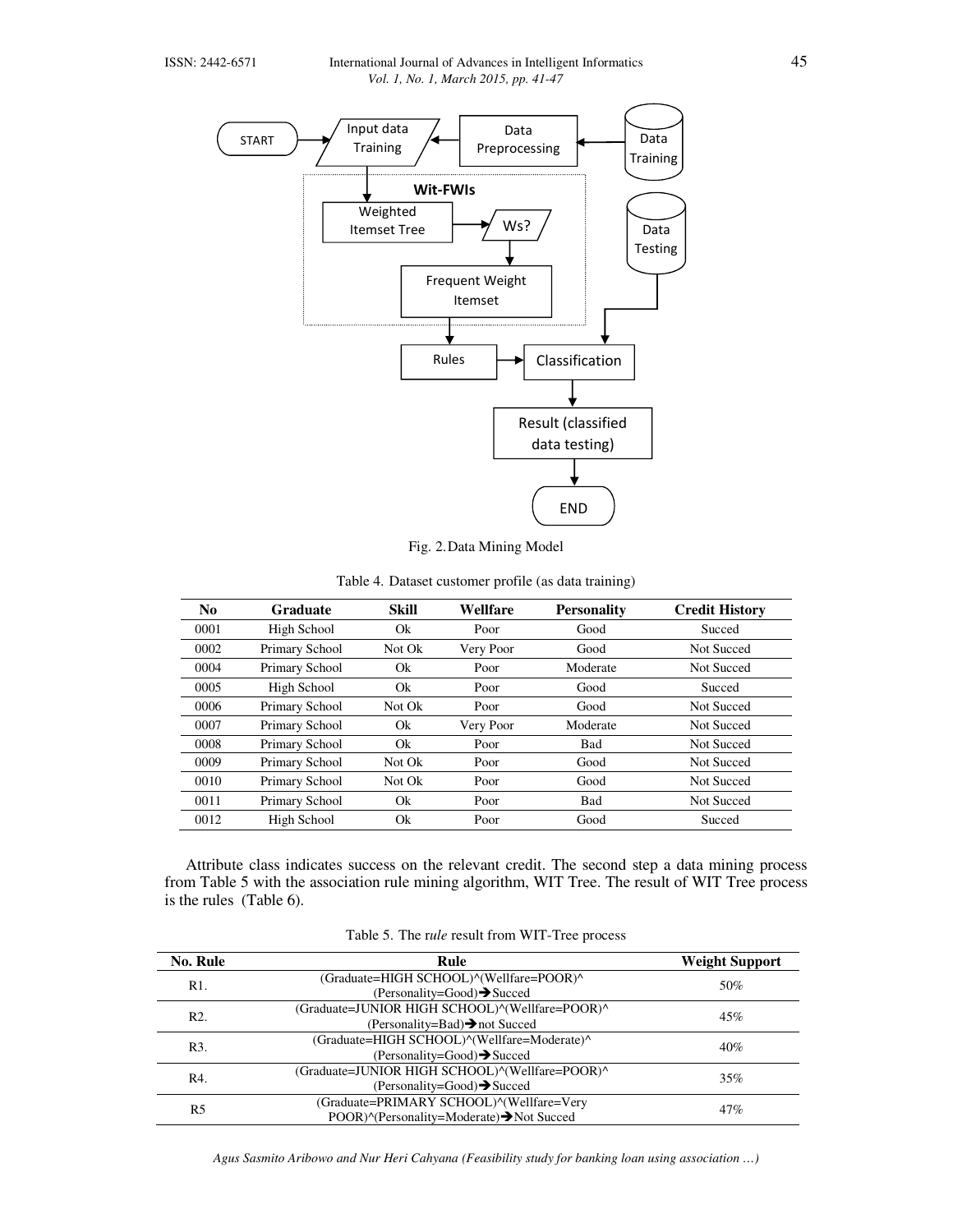| No       | Graduate              | Skill  | Wellfare    | <b>Personality</b> | Rule           | <b>Prediction</b> |
|----------|-----------------------|--------|-------------|--------------------|----------------|-------------------|
|          | JUNIOR HIGH SCHOOL    | Оk     | <b>POOR</b> | Good               | R <sub>2</sub> | Succed            |
| <u>.</u> | HIGH SCHOOL           | Not Ok | Moderate    | Good               | R3.            | Succed            |
|          | JUNIOR HIGH SCHOOL    | Оk     | <b>POOR</b> | Good               | R4.            | Succed            |
| 4.       | <b>PRIMARY SCHOOL</b> | Оk     | Very POOR   | Moderate           | R5             | Not Succed        |

Table 6. Data testing and prediction

The system implemented using Java J2SE programming languages and MySQL database. The results of WIT Tree formation exist in Fig. 3. The results of classification shown in Fig. 4.

| No Rule | Rule (Itemset) | <b>Weight Support</b> |   | Itemset   | <b>ID Transaksi</b> | Transaction Weight |
|---------|----------------|-----------------------|---|-----------|---------------------|--------------------|
|         | ID             | 1.0000000057412       |   | ICD       |                     | 0.071925           |
|         | <b>CD</b>      | 0.84492678874332      |   | ICD       |                     | 0.0274             |
|         | <b>BD</b>      | 0.84492661001868      |   | ICD       |                     | 0.0274             |
|         | AD             | 0.84492661001868      |   | ICD       | 5                   | 0.04384            |
|         | AB             | 0.84492661001868      |   | ICD       |                     | 0.0593667          |
|         | <b>ABD</b>     | 0.84492661001868      |   | ICD       | g                   | 0.0274             |
|         | $\sim$         | 0.8449266022887       |   | ICD       | 10                  | 0.0626286          |
|         | <b>B</b>       | 0.84492659895969      |   | ICD       | 11                  | 0.0791556          |
|         |                | 0.84492659895969      |   | <b>CD</b> | 12                  | 0.0736375          |
|         | <b>BC</b>      | 0.68985332084049      |   |           |                     |                    |
|         | <b>AC</b>      | 0.68985332084049      |   |           |                     |                    |
|         | <b>ABC</b>     | 0.68985332084049      |   |           |                     |                    |
|         | <b>ABCD</b>    | 0.68985332084049      |   |           |                     |                    |
|         | <b>ACD</b>     | 0.68985332084049      |   |           |                     |                    |
|         | <b>BCD</b>     | 0.68985332084049      |   |           |                     |                    |
|         | <b>AJ</b>      | 0.58701516584405      |   |           |                     |                    |
|         | <b>BJ</b>      | 0.58701516584405      | ٠ |           |                     |                    |

Fig. 3.Association process result, the rule and the TidSet

Training data used to build the rule is 120 customers who already know their credit history. Data testing used 61 customers who apply for credit. From the results of these calculations can be concluded that 42 customers will be paying off their loans and 19 clients do not succeed.

| Hasil Klasifikasi | <b>Rule (Knowledge)</b> |                       |            |               |
|-------------------|-------------------------|-----------------------|------------|---------------|
|                   |                         |                       |            |               |
| Tahun             | <b>Nik</b>              | Prediksi              | Rule       | Weight Rule   |
| 2011              | 34 0207 1010660001      | Berhasil              | <b>R87</b> | 0.684329      |
| 2011              | 34 0207 3112500059      | Berhasil              | <b>R87</b> | 0.684329      |
| 2011              | 34 0207 3112280004      | Berhasil              | <b>R87</b> | 0.684329      |
| 2011              | 34 0207 0206630001      | Berhasil              | <b>R56</b> | 0.611994      |
| 2011              | 34 0207 2311510001      | Berhasil              | <b>R87</b> | 0.684329      |
| 2011              | 34 0207 3112610008      | <b>Tidak Berhasil</b> | <b>R87</b> | 0.684329      |
| 2011              | 34 0207 0506800002      | Berhasil              | <b>R87</b> | 0.684329      |
| 2011              | 34 0207 0709660002      | Berhasil              | <b>R87</b> | 0.684329      |
| 2011              | 34 0207 2711840001      | Berhasil              | <b>R87</b> | 0.684329      |
| 2011              | 34 0207 3112550055      | <b>Tidak Berhasil</b> | <b>R87</b> | 0.684329      |
| 2011              | 34 0207 1708580002      | Berhasil              | <b>R87</b> | 0.684329      |
| 2011              | 34 0207 0104670001      | Berhasil              | <b>R87</b> | 0.684329      |
| 2011              | 34 0207 3112570006      | Berhasil              | <b>R87</b> | 0.684329      |
| 2011              | 34 0207 0310710001      | Tidak Berhasil        | <b>R87</b> | 0.684329      |
| 2011              | 34 0207 2910690001      | Berhasil              | <b>R87</b> | 0.684329      |
| 2011              | 34 0207 1007710003      | Berhasil              | <b>R87</b> | 0.684329      |
| 2011              | 34 0207 0112550002      | Berhasil              | <b>R87</b> | 0.684329      |
| 2011              | 34 0207 3012620002      | Tidak Berhasil        | <b>R87</b> | 0.684329      |
| 2011              | 34 0207 1903730001      | Berhasil              | <b>R87</b> | 0.684329      |
| 2011              | 34 0207 3112340005      | Rerhasil              | <b>R87</b> | ۰<br>0.684329 |

Fig. 4.Classification result

# **V. Conclusion and Future Work**

Association rule mining classifier using WIT-Tree can be used to build rules from data member of Koperasi. Rules can be used for classify of new customers. This model can predict the prospective customer credit. The results of this model can reduce the risk of bad debts.